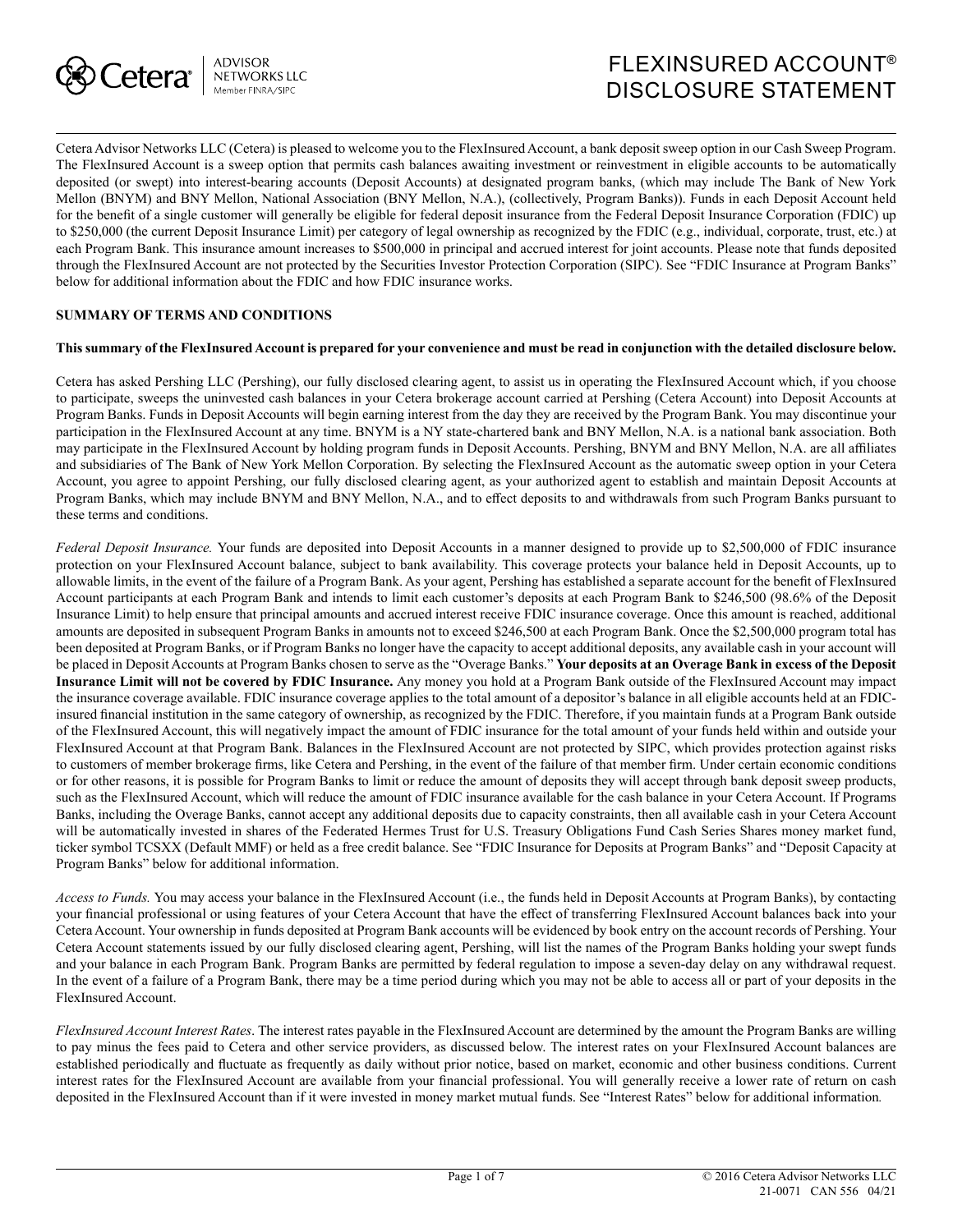*Program Banks.* In order to facilitate the availability of the FlexInsured Account, certain FDIC-insured financial institutions have agreed to act as Program Banks. A separate FDIC-insured financial institution will act as an intermediary bank (Intermediary Bank) that routes deposits to, and withdrawals from, Program Banks. Certain large deposits or withdrawals in excess of FDIC limits may not be fully insured while being routed through the Intermediary Bank. In the event of a Program Bank failure, Pershing will not be obligated to credit your Cetera Account with funds in advance of any payment by the FDIC. When your FlexInsured Account balances are allocated to a Program Bank, including BNYM and BNY Mellon, N.A., it realizes an economic benefit from them. The Program Banks, including BNYM and BNY Mellon, N.A., do not have a duty to offer the highest rates available or rates that are comparable to money market mutual funds or those offered by other depository institutions. Balances held in the Deposit Accounts at Program Banks constitute a direct obligation of the respective Program Bank and are not directly or indirectly an obligation of Cetera, Pershing or your financial professional at Cetera. See "Information About Your Intermediary Bank" and "Program Banks" below for additional information.

*Fees.* Although no direct fees will be earned by your financial professional for your participation in the FlexInsured Account, Cetera and other service providers earn fees from Program Banks based on the amount of money on deposit from all FlexInsured Account participants. For each of their services to support the FlexInsured Account, Cetera and other service providers, such as Pershing and a third-party administrator, will receive compensation, as discussed further below. The fee retained by Cetera will be an annual rate of up to a maximum of 400 basis points as applied across all FlexInsured Account deposits. See "Administrative Fees" below for additional information. For information on fees related to negative interest rates, please see the "Negative Interest Rate Disclosure" below.

*Risks of the Program.* You will generally receive a lower rate of return on cash deposited into the FlexInsured Account than if it were invested in money market mutual funds. Program Banks are permitted by federal regulation to impose a seven-day delay on any withdrawal request. In the event of a failure of a Program Bank, there may be a time period during which you may not be able to access your balance in the FlexInsured Account. FDIC insurance coverage applies to the total amount of a depositor's balance in all eligible accounts held at a FDIC-insured financial institution. Therefore, if you have money at a Program Bank outside the FlexInsured Account, this will negatively impact the amount of FDIC insurance for the total amount of your funds held within and outside your FlexInsured Account at that Program Bank. Deposits made through the FlexInsured Account are not protected by SIPC, which provides protection against certain risks to customers of member brokerage firms, like Cetera and Pershing, in the event of the failure of that member firm. In the event that the U.S. adopts a policy resulting in negative interest rates, it is possible that Program Banks will begin to charge fees to maintain deposits held through bank deposit programs. This can result in you experiencing a negative overall return with respect to your deposits in the FlexInsured Account program. See "Negative Interest Rate Disclosure" below for additional information.

*Conflicts of Interest.* Cetera earns fees from Program Banks based on your participation in the FlexInsured Account program, and this fee will be higher to Cetera than if your funds were swept to a money market mutual fund. The fees that Cetera receives from your participation in the FlexInsured Account program defrays its costs of providing and administering the FlexInsured Account and is also a source of revenue. This compensation presents a conflict of interest to Cetera because Cetera receives a greater financial benefit when cash is swept into the FlexInsured Account than it otherwise would if your cash balance is held elsewhere, and the fees that Cetera receives reduces the interest you receive from the FlexInsured Account. The fees paid by Program Banks for your participation in the FlexInsured Account are retained by Cetera and are not shared with your financial professional. See "Administrative Fees" below for additional information on the fees received by Cetera for your participation in the FlexInsured Account program.

# **DETAILED TERMS AND CONDITIONS**

# **ACCOUNT ELIGIBILITY**

The FlexInsured Account is generally available for individual, business, corporate, joint, and uniform gifts-to-minors accounts, as well as certain nonadvisory retirement accounts. Trust accounts are eligible so long as all beneficiaries of the trust account are natural persons. 403(b) accounts, advisory IRA accounts, advisory ERISA accounts and other qualified retirement plan accounts are not eligible to participate. Cetera and Pershing reserve the right, in their sole discretion, to limit other types of accounts from participating in the FlexInsured Account.

# **ALTERNATIVES TO THE FLEXINSURED ACCOUNT AS A SWEEP OPTION**

The FlexInsured Account is one option for you to consider in choosing how you want to maintain your cash balances. If you are maintaining an eligible account, the FlexInsured Account is the only automatic "sweep option" available. Conversely, you may elect to turn off the automatic sweep option by contacting your financial professional. If you elect not to utilize an automatic sweep option on your Cetera Account, your financial professional can tell you about certain money market funds or other products available through Cetera that you may wish to consider as alternatives to maintaining cash deposits in your account. If you elect to turn off the automatic sweep option, the uninvested cash balance in your Cetera Account will be treated as a free credit balance. A free credit balance will not earn you interest or investment returns; however, SIPC protects the securities and cash in your investment account up to \$500,000, which includes up to \$250,000 protection for cash held as a free credit balance. For more information about SIPC coverage, please go to www.sipc.org. You should consider your investment objectives, liquidity needs and risk tolerance in reviewing whether participation in the FlexInsured Account is appropriate for you. If you desire to maintain a large cash position in your Cetera Account for other than a short period of time, you should contact your financial professional to discuss your options.

#### **DEPOSITS**

By electing to utilize the FlexInsured Account as the sweep option in your Cetera Account, you consent to have excess cash balances pending investment in your Cetera Account automatically deposited into Deposit Accounts at Program Banks. Each business day, our fully disclosed clearing agent, Pershing, or its agent bank, utilizing the services of the third-party administrator or the Intermediary Bank, will deposit the excess cash balances in your Cetera Account into one or more omnibus Deposit Accounts maintained at the Program Banks held for the benefit of FlexInsured Account participants. Your insured deposit ownership will be evidenced by an entry on records maintained by Pershing and the third-party administrator, as Pershing's agent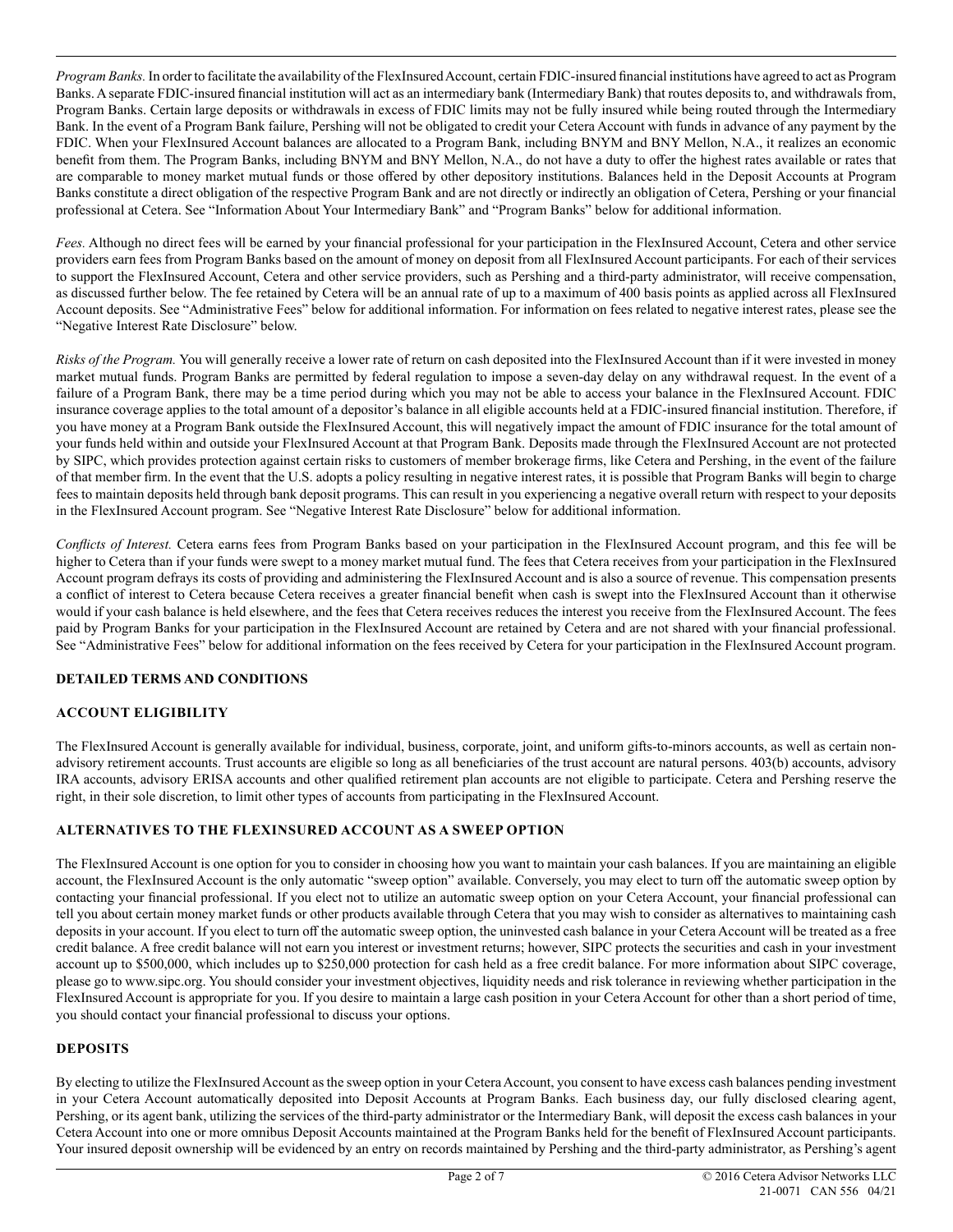and record keeper, for each of the Program Banks at which your funds are on deposit. You will not be issued any evidence of ownership of an insured deposit account, such as a passbook or certificate. Your Cetera Account statement issued by Pershing will reflect all information regarding your balance in the FlexInsured Account, including all deposits, withdrawals, Program Bank deposit balance(s) and interest rate.

Funds intended for deposit into your FlexInsured Account must be placed through your Cetera Account and cannot be placed directly by you with the Intermediary Bank or any of the Program Banks. Only balances transferred by Pershing, acting as your agent, or the Intermediary Bank on behalf of Pershing, will be eligible for inclusion in the FlexInsured Account. Once you have selected the FlexInsured Account as the sweep option, excess cash balances in your Cetera Account on each business day will be transferred to your FlexInsured Account on the next business day.

If you decide to terminate your participation in the FlexInsured Account, you may establish a direct relationship with each Program Bank by making a request to the Program Bank to establish a deposit account in your name, subject to each Program Bank's rules with respect to establishing and maintaining deposit accounts. You would then contact your financial professional and request a transfer of the funds in the FlexInsured Account into your individual deposit account. Establishment of a deposit account directly in your name at a Program Bank will separate your balance in the FlexInsured Account from the Deposit Accounts used in the FlexInsured Account, which are reflected in your Cetera Account. As such, if you establish a direct depository relationship with a Program Bank, your FlexInsured Account balance and your balances held in the associated Deposit Accounts at that Program Bank will no longer be reflected in your FlexInsured Account balance or on your Cetera Account statement issued by Pershing and Cetera and Pershing will have no further responsibility concerning such Deposit Accounts.

# **WITHDRAWALS**

By electing to utilize the FlexInsured Account as the sweep option in your Cetera Account, you consent (and direct) to have your money on deposit at the Program Bank automatically withdrawn from the Program Bank accounts in the event of a debit in your Cetera Account or, on settlement date, to pay for securities purchased in your Cetera Account. Each business day, as needed, Pershing, acting as your agent, or its agent, the third-party administrator, utilizing the services of the Intermediary Bank, will withdraw your cash from the omnibus Deposit Accounts maintained at the Program Banks held for the benefit of FlexInsured Account participants.

In the event of a debit in your Cetera Account, any funds necessary to satisfy such debits will be obtained first from free credit balances in your Cetera Account (if any) and then from withdrawals from your FlexInsured Account balance. A debit will be created, for example, when you purchase securities or request a withdrawal of funds from your Cetera Account, when you write a check on your Cetera Account, or use other withdrawal methods (such as through an ACH transaction or debit card transaction on the debit card provided with your Cetera Account, if applicable). Checks written on your Cetera Account are not drawn directly against the amounts deposited for you at any of the Program Banks, but the money is transferred back from the Program Banks to the Intermediary Bank and then to your Cetera Account to satisfy your debit.

Please note, that under federal regulations, Program Banks may reserve the right to require seven (7) days' notice before permitting a transfer of funds out of a deposit account, such as the Deposit Accounts at the Program Banks. While the Program Banks have not indicated their intention to implement such a policy, a Program Bank may, at any time, choose to do so.

# **RELATIONSHIP WITH PERSHING**

Cetera, a registered broker-dealer in securities and member organization of FINRA, introduces your account to our clearing firm Pershing, which carries your account in a fully disclosed manner. Pershing is acting as your agent in establishing and maintaining Deposit Accounts for your swept balances and in depositing your money to and withdrawing your money from the Deposit Accounts at the Program Banks. Having instructed your financial professional to enroll you in the FlexInsured Account, your first bank deposit will constitute your appointment of Pershing as your agent to effect deposits to and withdrawals from Program Bank Deposit Accounts in connection with the FlexInsured Account. Pershing, a wholly owned indirect subsidiary of The Bank of New York Mellon Corporation, is a registered broker-dealer and is a member organization of the New York Stock Exchange (NYSE), the Financial Industry Regulatory Authority (FINRA) and Securities Investor Protection Corporation (SIPC).

# **INFORMATION ABOUT THE INTERMEDIARY BANK**

A designated settlement bank will act as the Intermediary Bank for the FlexInsured Account to route your deposit funds to various Program Banks in order to maximize the amount of FDIC insurance available on your FlexInsured Account balance. The Intermediary Bank is identified on the list of Program Banks available at www.cetera.com/cetera-advisor-networks/clients/flexinsured-account. See "Program Banks" below for additional information.

# **PROGRAM BANKS**

A current list of the Program Banks, as updated from time to time, is available at www.cetera.com/cetera-advisor-networks/clients (refer to the "Investor Information and Disclosures" section, then click on the link for the FlexInsured Account or visit www.cetera.com/cetera-advisor-networks/clients/ flexinsured-account) or by contacting your financial professional. The Intermediary Bank and each Program Bank is a separate FDIC-insured depository institution duly chartered under the laws of the United States or a state thereof. As described below, Cetera reserves the right to modify the list of eligible Program Banks (meaning adding and removing) and priority from time to time. Such modified and updated lists will be reflected on the website prospectively. Cetera may also change the Intermediary Bank. **It shall be your responsibility to monitor changes to the list of the Program Banks.**

You may not designate the order in which Program Banks receive funds through the FlexInsured Account. You may, however, exclude one or more Program Banks from receiving your cash balances. You may exclude Program Banks at any time and for any reason by notifying your financial professional. If a Program Bank where you already have deposits outside of the FlexInsured Account is listed, we recommend you direct us to exclude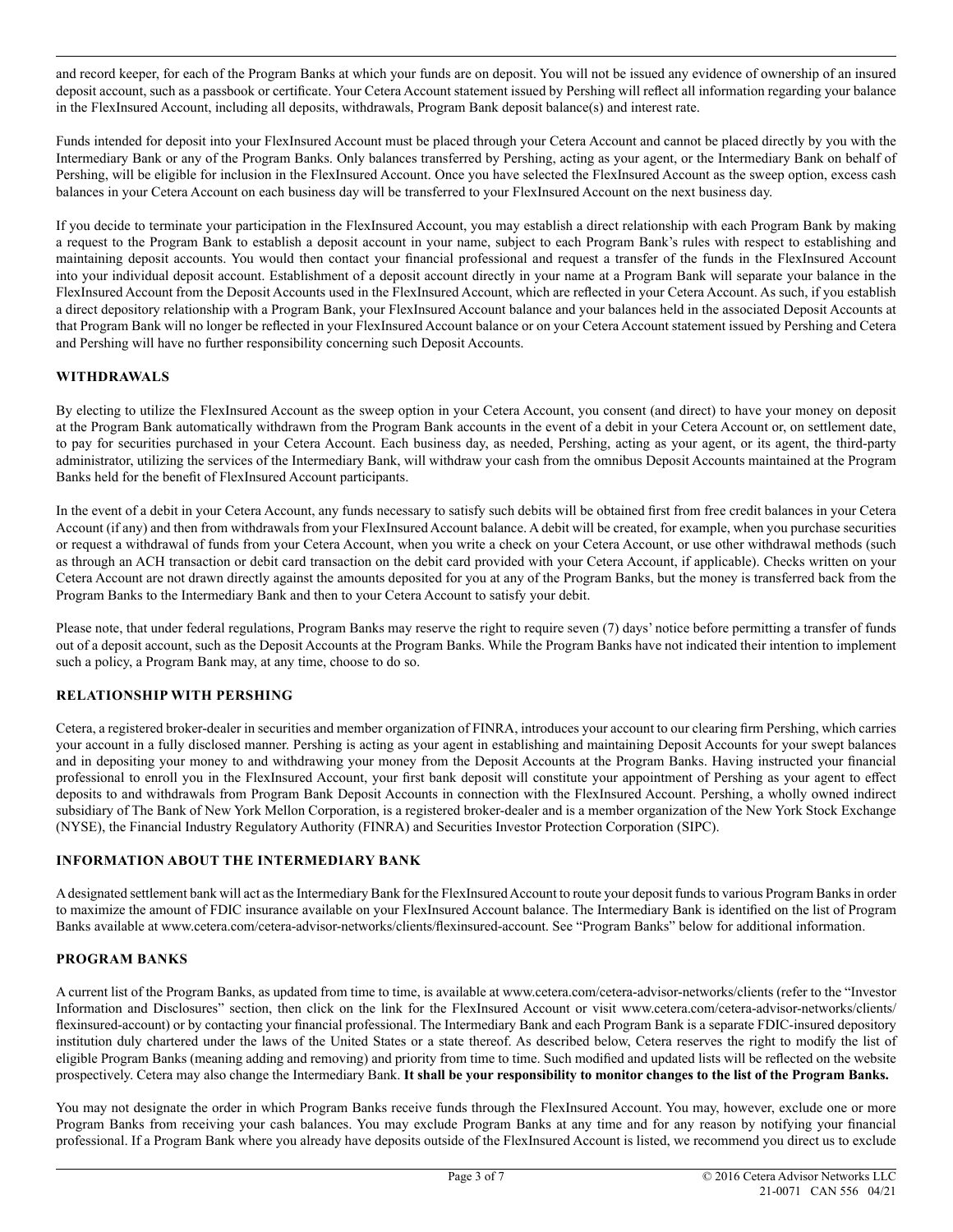#### that Program Bank from receiving any of your FlexInsured Account deposits. **It is your responsibility to monitor the insurable deposits that you may have with any Program Bank (including deposits outside of the FlexInsured Account).**

It may take several days following your Cetera Account's enrollment in the FlexInsured Account before we can process any requested Program Bank exclusions. In the event that your funds are allocated to a Program Bank that is designated by you or by us as an excluded Program Bank, but which is also a financial institution in which you maintain cash balances outside of your FlexInsured Account balance, deposits exceeding the maximum FDIC-insured amount at any such bank may not be protected by FDIC coverage until those exclusions are processed and the funds are reallocated to alternative Program Banks.

#### **You may obtain available financial information concerning any of the Program Banks at https://www.ffiec.gov/NPW or by contacting the FDIC Public Information Center by mail at 801 17th Street, N.W., Room 100, Washington, DC 20434 or by phone at 1.878. ASK. FDIC (877.275.3342).**

## **ALLOCATION OF DEPOSITS AMONG PROGRAM BANKS**

Program Banks into which your funds may be deposited will appear on a "Priority List" available on our website at www.cetera.com/cetera-advisornetworks/clients/flexinsured-account. Other clients may be assigned different Priority Lists. You can identify the Priority List applicable to you by state or, in the case of most corporate accounts, by account type. If your Account is not a corporate account, please refer to the state which you legally identify as your primary state of residence and which you provided to us as your primary address in your account application, which was subsequently used for the registration of your Cetera Account. Program Banks appear on the Priority List in the order in which the Deposit Accounts will be opened for you and your funds will be deposited. You should review the Priority List carefully. The Priority List will also include one or more Overage Banks that will accept your funds without limit and without regard to the \$250,000 federal deposit insurance limit if all Programs Banks on the Priority List have received funds up to the applicable deposit limit. If all your funds are withdrawn from an Overage Bank, the next time your funds are deposited in an Overage Bank your funds may be deposited in a different Overage Bank.

You may not change the order of Program Banks on the Priority List. However, at any time, you may designate a Program Bank as ineligible to receive your funds. This will result in your funds being deposited into Deposit Accounts at the next Program Bank on the Priority List. In addition, you may at any time instruct us to remove your funds from a Program Bank and designate the Program Bank as ineligible to receive future deposits. Your funds from an ineligible Program Bank will be deposited at the first available Program Bank set forth on the Priority List. You may not designate all of the Overage Banks as ineligible to receive your funds. If you wish to designate a Program Bank as ineligible to receive your funds, please contact your financial professional. One or more of the Program Banks included on the Priority List may be replaced with a Program Bank not previously included on the Priority List. A Program Bank may be deleted from the Priority List or the order of Program Banks on the Priority List may change. The most current Priority List, as updated from time to time, will be maintained on our website at www.cetera.com/cetera-advisor-networks/clients.

**By enrolling in and utilizing the FlexInsured Account, you expressly agree to the terms and conditions of this disclosure statement and authorize By enrolling in and utilizing the FlexInsured Account, you expressly agree to the terms and conditions of this disclosure statement and authorize Cetera and its third-party administrator to designate and approve Program Banks, subject to review by Pershing, and to appoint Pershing as your agent to deposit and withdraw your cash balances in accordance with this disclosure statement. You understand that it is your responsibility to review the list of Program Banks and to notify us if you wish to exclude any of them from receiving your FlexInsured Account deposits.**

#### **RELATIONSHIP BETWEEN CETERA AND CERTAIN PROGRAM BANKS**

To participate as a Program Bank in the FlexInsured Account, a depository institution enters into an agreement with Pershing and the third-party administrator. While such depository institutions are not affiliated with Cetera, Cetera may maintain business relationships with certain depository institutions under which the depository institution may offer securities brokerage, investment advisory and/or insurance services through Cetera or its affiliates at one or more of their locations. Such depository institutions may be or may become Program Banks through agreements that the depository institutions enter into with Pershing and the third-party administrator.

#### **INTEREST RATE**

Funds deposited through the FlexInsured Account to a Program Bank will begin earning interest from the day they are received by the Program Bank. Interest on funds in the FlexInsured Account will accrue up to, but not including, the day of withdrawal. The interest rate available through the FlexInsured Account will be established periodically based on market, economic and other business conditions. Your FlexInsured Account deposits will receive the same interest rate regardless of the Program Bank in which cash from your Cetera Account is deposited. The interest rate available through the FlexInsured Account will generally be lower than the interest rates available to depositors making deposits directly with the Program Bank or other depository institutions in comparable accounts and for investments in money market mutual funds and other cash equivalent investments available through Cetera. You should compare the terms, interest rates, required minimum amounts, and other features of the FlexInsured Account with other accounts and alternative investments. Current interest rate information is available at www.cetera.com/cetera-advisor-networks/clients/flexinsuredaccount or by contacting your financial professional.

The interest rate applied to your FlexInsured Account deposits will be based on your assignment to an "Interest Rate Tier" as determined by your total deposit balance through the FlexInsured Account. The Interest Rate Tiers, and interest rates associated therewith, may be changed from time to time. In general, in a tiered rate system, accounts with higher deposit balances through the FlexInsured Account will receive a higher interest rate than accounts with lower deposit balances. Cetera and Pershing will calculate your program balances and determine your eligibility for Interest Rate Tiers on a monthly basis.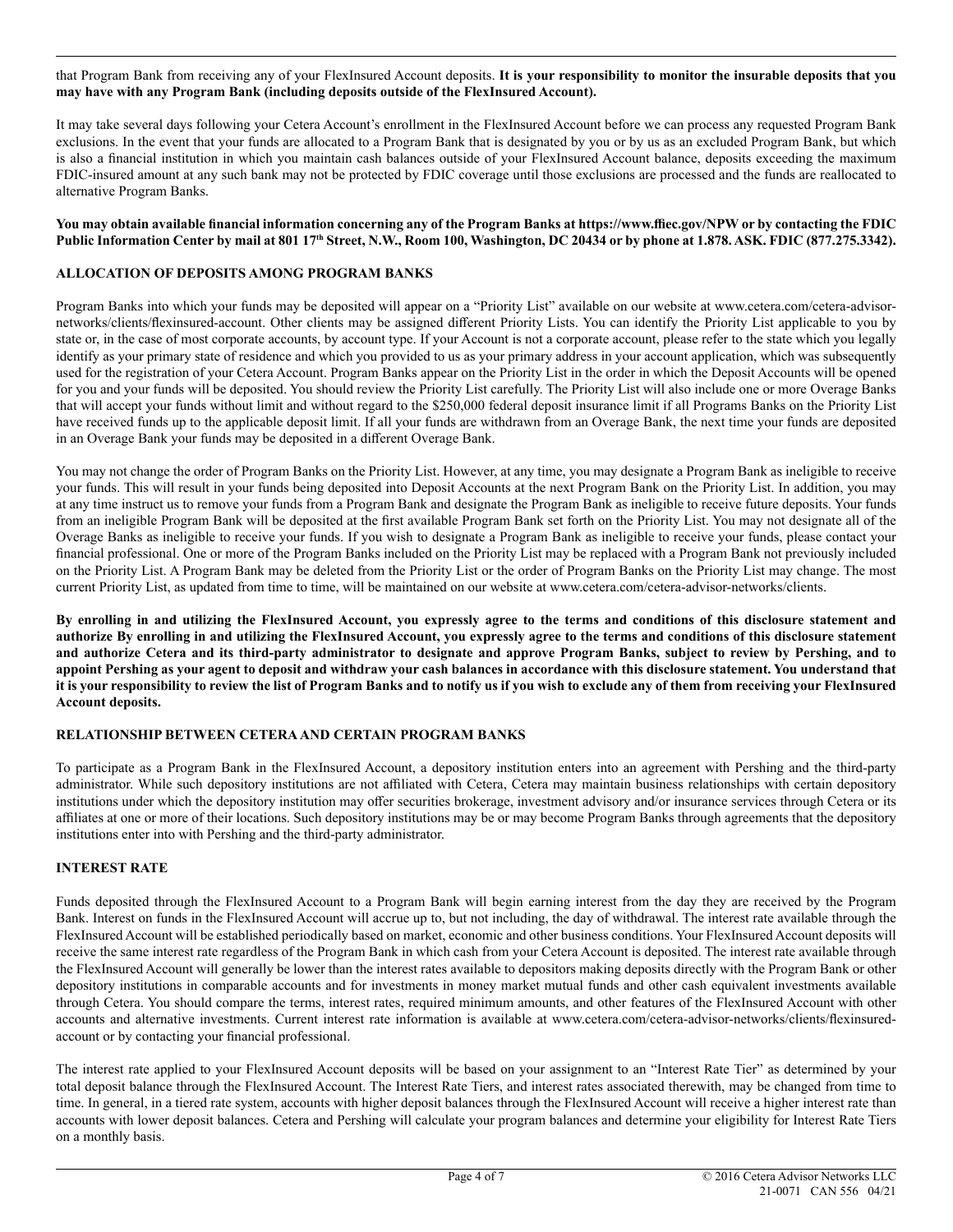The Program Banks will use the daily-balance method to calculate the interest that applies to your FlexInsured Account balances in the Deposit Accounts. This method applies a daily periodic rate to the principal balance in the FlexInsured Account each day. Interest on the FlexInsured Account principal balance will accrue daily and will be reinvested monthly. Each month, upon the reinvestment date, the total accrued interest will be automatically credited to your FlexInsured Account principal each month. Each year you will receive a 1099-INT form from Pershing indicating the total amount of FlexInsured Account interest paid to you during the calendar year.

**The Program Banks, including BNYM and BNY Mellon, N.A., do not have a duty to offer the highest rates available or rates that are comparable to money market mutual funds. Money market mutual funds generally seek to achieve the highest rate of return consistent with their investment objectives, which can be found in their prospectuses. As such, the rates of interest paid on FlexInsured Account balances will generally be lower than the rate of return available from a money market mutual fund or the rate of interest available to depositors making deposits directly with a Program Bank or other depository institutions in comparable accounts. You should compare the terms, interest rates, required minimum amounts, charges and other features of the FlexInsured Account with other deposit and investment options when evaluating whether to select or maintain the FlexInsured Account as your sweep option. If you desire to maintain a large cash position in your Cetera Account for other than a short period of time, you should contact your financial professional to discuss your options.**

## **ADMINISTRATIVE FEES**

Each Program Bank will pay a fee calculated by applying a percentage to the average daily balance of total FlexInsured Account deposits held at their bank. Generally, the third-party administrator will collect the fees payable by the Program Banks and retain an administrative fee based primarily on a percentage applied to each bank's average daily balance of total FlexInsured Account deposits. The third-party administrator will then remit an administrative fee to Cetera and Pershing. The fee remitted to Cetera will be an annual rate of up to a maximum of 400 basis points as applied across all program deposits. Cetera may elect to waive some or all of its fees, which would have the effect of increasing the interest rate payable to customers, but has no obligation to do so. Cetera may elect to waive its fees differentially in order to create tiered rates of interest. Your financial professional does not receive any of the fees received by Cetera from Program Banks. The fees that Cetera receives from Program Banks will be greater than the fees Cetera receives from other money market fund sweep options.

Other than the applicable advisory fees or other fees assessed by Pershing for maintaining your Cetera Account, and subject to the Negative Interest Rate Disclosure below, there will be no additional charges, fees or commissions imposed on your account with respect to the FlexInsured Account.

#### **NEGATIVE INTEREST RATE DISCLOSURE**

In response to certain extraordinary economic conditions, some foreign countries have occasionally implemented a negative interest rate policy to stabilize their economies. Under such a policy, a central bank charges banks a fee to hold reserves, and, as a result, the banks then charge depositors a fee to maintain their deposits. Historically, the U.S. has not adopted policies resulting in negative interest rates, and there is no indication that the Federal Reserve Board plans to adopt such a policy in the future. If, however, such a policy is adopted in the U.S., Program Banks may begin to charge fees to maintain deposits held through bank deposit sweep products, such as the FlexInsured Account. In such an event, Cetera will charge a fee to defray its costs for maintaining your deposits at Program Banks through its bank deposit products. This fee will be in addition to fees Cetera receives directly from Program Banks for their participation in the FlexInsured Account. Cetera will assess any fees related to negative interest rates to your FlexInsured Account on a monthly basis for the duration of the negative interest rate period. If applicable, this fee will appear on your periodic Cetera Account statement. In its discretion, Cetera will increase or decrease this fee periodically to reflect the costs incurred by Cetera to maintain your deposits at Program Banks. Cetera can eliminate the fee at any time. In the event that Cetera assesses fees as a result of negative interest rates, additional information regarding the fees will be available at www.cetera-advisor-networks/clients/flexinsured-account or by contacting your financial professional.

# **DEPOSIT CAPACITY AT PROGRAM BANKS**

Under certain economic conditions or for other reasons, it is possible for Program Banks to limit or reduce the amount of deposits they will accept through bank deposit sweep products, such as the FlexInsured Account. If Programs Banks, including the Overage Banks, cannot accept any additional deposits due to capacity constraints, then the FlexInsured Account product will be updated to automatically invest any additional available cash balances into shares of the Default MMF, a money market fund that Cetera makes available. If the Default MMF is not accepting excess funds, then those excess funds will be maintained in your Cetera Account as a free credit balance. The overall amount of available FDIC insurance protection will vary depending upon the number of Program Banks accepting deposits through the FlexInsured Account at any time and your total deposits held at Program Banks. If most or all the Program Banks have insufficient capacity to accept any additional balances, then the aggregate amount of FDIC insurance coverage available to you could be significantly reduced.

If Program Banks have insufficient capacity to accept new deposits but can maintain existing deposit levels, then Cetera may choose to maintain your existing cash balances at Program Banks and sweep all additional cash balances in your Cetera Account to Default MMF. If the Default MMF is unavailable to accept your cash balances, then such balances will be maintained in your Cetera Account as a free credit balance. Once deposit capacity at Program Banks is restored to levels that Cetera believes can support the then-current cash balances that were swept to the Default MMF and/or held as free credit balances as well as anticipated cash balances, the FlexInsured Account will resume normal operations and new cash balances will be allocated to Program Banks with available capacity. With advance notice to you, any amounts swept to the Default MMF will be converted to cash, at the then current market price, and then allocated to Program Banks on the Priority List. If your funds are being maintained as a free credit balance, then your cash balances will be reallocated to Program Banks. During times that you maintain sweep balances in a money market fund or a free credit balance, and you use cash in your account, such cash obligations will first be met by any free credit balances, then by redemptions from your money market fund investments, and finally by withdrawals from your FlexInsured Account balances, as applicable.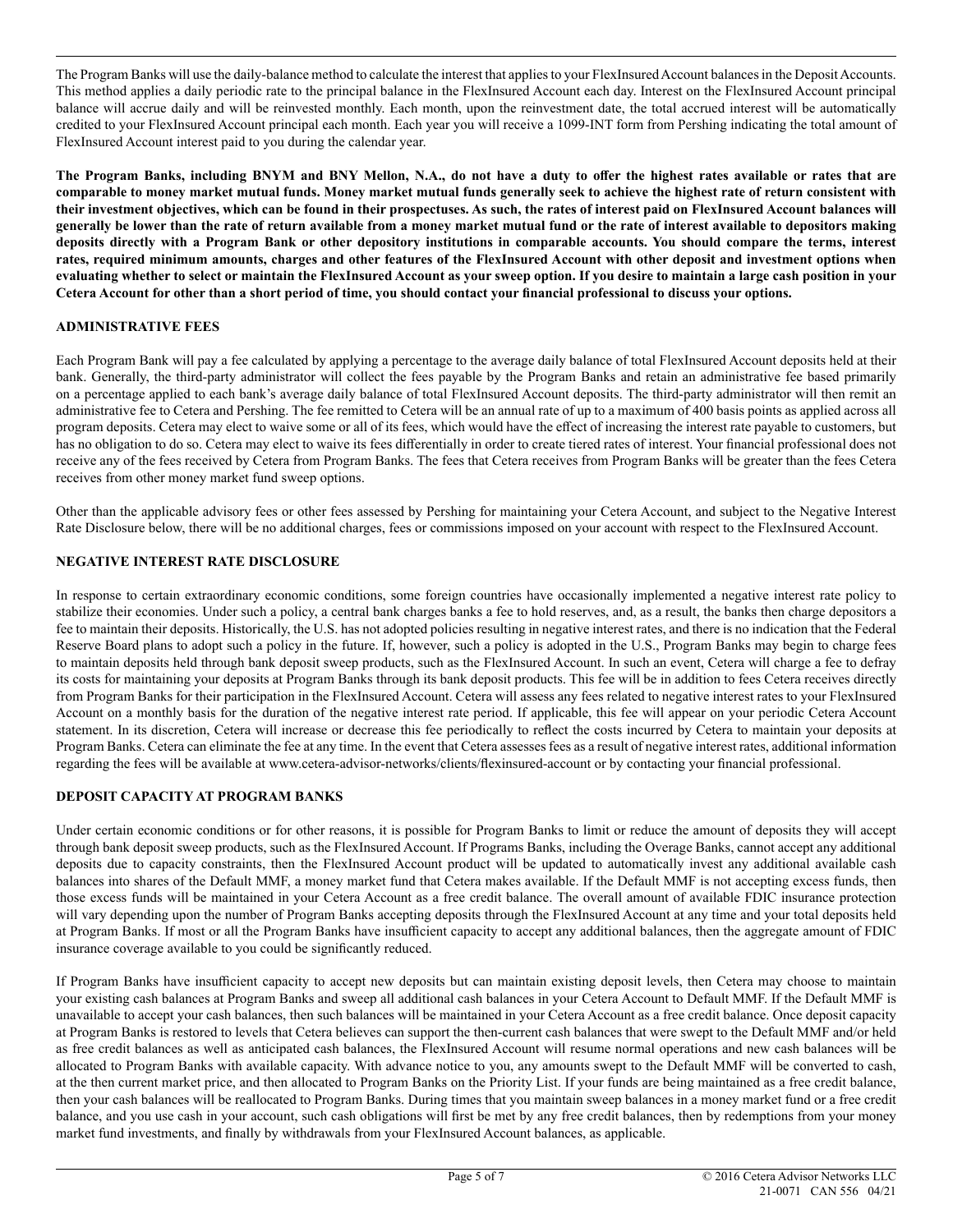#### *Money Market Mutual Fund Features and Disclosures*

The Default MMF is currently the Federated Hermes Trust for U.S. Treasury Obligations Fund Cash Series Shares, ticker symbol TCSXX. The prospectus for the Default MMF is available at https://www.federatedinvestors.com/products/mutual-funds/trust-for-us-treasury-obligations/cs.do. Cash balances swept to a money market fund are not FDIC insured but are protected by SIPC up to applicable limits. SIPC's coverage protects the securities and cash in your investment account up to \$500,000, which includes a \$250,000 limit for free credit balances. For more information about SIPC coverage, please go to www.sipc.org. Cetera reserves the right to change the Default MMF from time to time.

Money market funds are securities that may increase or decrease in value. In general, money market funds are designed and managed with the objective *of preservation of capital and maintenance of liquidity. Although money market funds seek to preserve a net asset value of \$1.00 per share, there is no guarantee that this will occur, and it is possible to lose money should the value per share of the money market fund fall.*

Cetera receives distribution assistance in the form of annual compensation up to 0.78% for assets held in the Default MMF. Therefore, Cetera has a financial benefit when cash is invested in the Default MMF as opposed to other cash sweep products. This compensation is retained by Cetera and is not shared with your financial professional.

# **ACCOUNT STATEMENTS**

All activity with respect to your FlexInsured Account, including interest earned for the period covered and balances maintained at each Program Bank, will appear on the periodic Cetera Account statement issued by Pershing. You will not receive a separate statement from the Program Banks.

# **TAX INFORMATION**

For most clients, interest earned on deposits in the FlexInsured Account will be taxed as ordinary income in the year it is received. A Form 1099-INT will be provided to you annually by Pershing showing the amount of interest income you have earned on deposits in your FlexInsured Account. Please consult with your tax advisor about how interest earned in the FlexInsured Account may affect you.

## **NO SIPC COVERAGE FOR DEPOSITS HELD IN A FLEXINSURED ACCOUNT**

SIPC provides investors some protection if their brokerage firm becomes insolvent or if cash or securities are missing from eligible customer accounts. The limit of SIPC protection for customer securities and cash is \$500,000, which includes a \$250,000 limit for free credit balances held by customers at member brokerage firms. SIPC, however, does not provide protection on bank deposits. Therefore, balances in the FlexInsured Account are not eligible for SIPC coverage. For more information about SIPC coverage, please go to www.sipc.org.

#### **FDIC INSURANCE FOR DEPOSITS AT PROGRAM BANKS**

Funds deposited on your behalf in a Deposit Account at a Program Bank are insured by the FDIC, an independent agency of the U.S. government, up to \$250,000 (including principal and accrued interest) when aggregated with all other deposits held by you in the same insurable capacity at a particular Program Bank. In the event a Program Bank becomes insolvent, the FDIC provides insurance up to \$250,000, including principal and accrued interest to the day the Program Bank is closed. These maximum amounts include, in addition to deposits held in your FlexInsured Account, all deposits held by you in the same insurable capacity at the same Program Bank, including, for example, CDs issued to you by a Program Bank.

The information below provides further information on federal deposit insurance limitations.

*Individual Accounts*. Deposit accounts at Program Banks held in the name of an agent or nominee of an individual (such as the balance from an individual's account in the Deposit Accounts held as part of the FlexInsured Account) are not treated as owned by the agent but are added to other deposits of such individual held in the same insurable capacity at that depository institution (including funds held in a sole proprietorship) and insured up to \$250,000 in the aggregate.

*Corporate and Partnership Accounts*. Accounts established at a Program Bank and owned by the same corporation, partnership or unincorporated association that are designated for different purposes are not separately insured but, rather, are aggregated with all other deposit accounts of the corporation, partnership or unincorporated association at the same Program Bank and insured up to \$250,000.

*Custodial Accounts.* Funds deposited into an account at a Program Bank that are established and held in the name of a custodian (for example, under the Uniform Gifts to Minors Act or the Uniform Transfer to Minors Act) will not be considered the property of the custodian, but are added to other deposits of the minor or other beneficiary held in the same insurable capacity and will be insured up to \$250,000 in the aggregate.

*Joint Accounts*. An individual's interest in joint accounts held under any form of joint ownership valid under applicable state law may be insured up to \$250,000 in the aggregate, meaning all accounts held at that bank held under any form of joint ownership. This would be separate and in addition to the \$250,000 allowed on other non-retirement account deposits individually owned by any of the co-owners of such accounts. For example, a joint account owned by two persons would be eligible for insurance coverage of up to \$500,000 (\$250,000 for each person), subject to the aggregation of each owner's interests in other joint accounts at the same depository institution. Deposits into the FlexInsured Account from joint accounts are always allocated assuming two owners.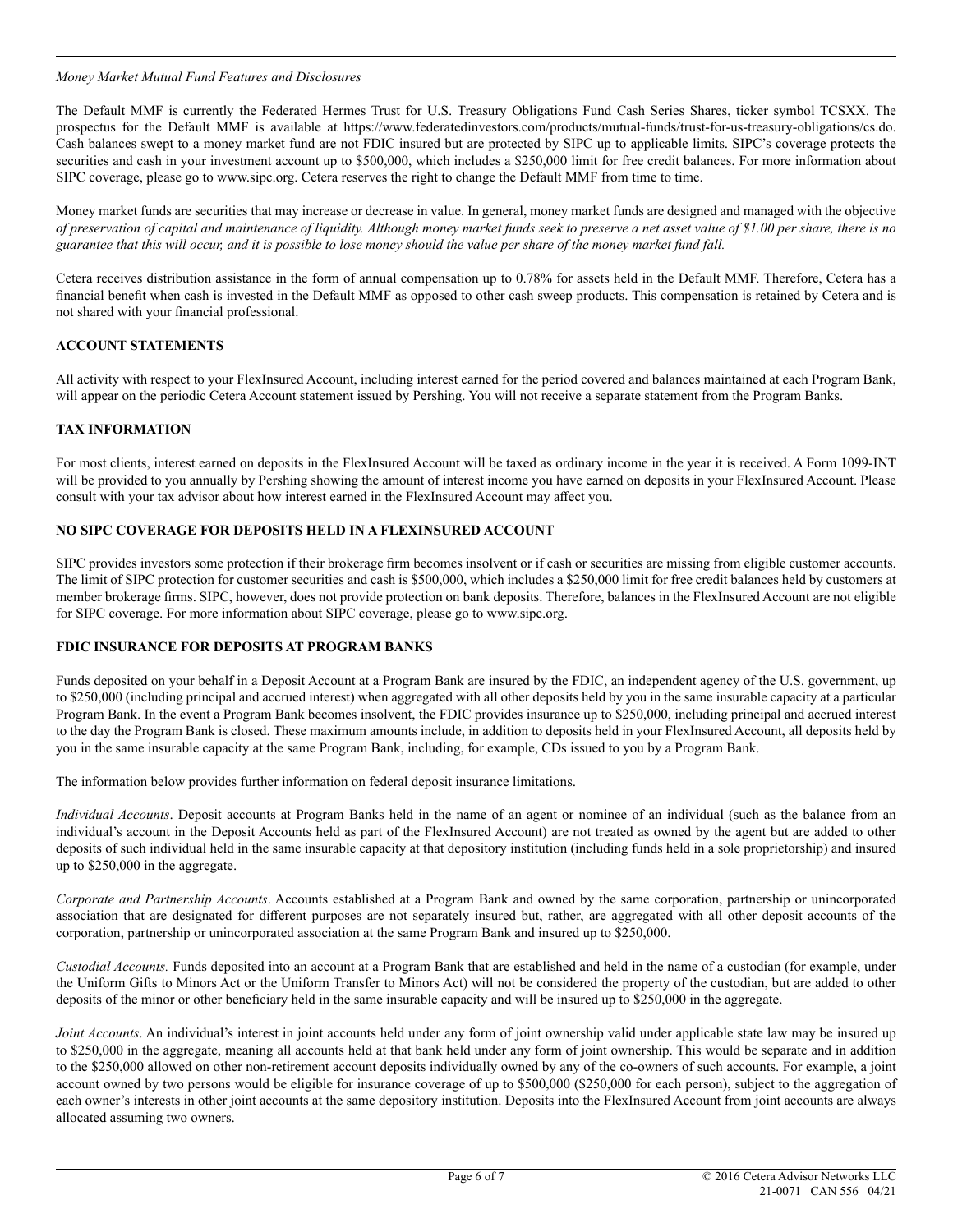*IRAs and other Self-Directed Retirement Accounts*. Funds deposited into IRAs, self-directed Keogh accounts, and certain other self-directed retirement accounts at a Program Bank are insured up to \$250,000 per owner and insured separately from other non-retirement funds an owner may have at the same Program Bank. For insurance purposes, the FDIC will aggregate such funds with other retirement funds owned by the same individual regardless of whether or not such funds are eligible for deposit through the FlexInsured Account.

#### **Trusts, medical savings accounts, employee benefit plans and other types of accounts also are subject to certain limitations. Please consult the FDIC or your financial professional for more details. FlexInsured Account balances held in accounts with trust registrations are allocated at the account level and not at the trustee level.**

Under certain circumstances, if you become the owner of deposits at a Program Bank because another depositor dies, beginning six months after the death of the depositor, the FDIC will calculate the applicable insurance limit by aggregating those deposits with any other deposits that you own in the same insurable capacity at the same Program Bank. Examples of accounts that may be subject to this FDIC policy include joint accounts, "transfer on death" accounts and certain trust accounts. The FDIC provides the six-month "grace period" to permit you to restructure your deposits to obtain the maximum amount of deposit insurance for which you are eligible. If deposits through your FlexInsured Account or otherwise at a Program Bank are assumed by another depository institution pursuant to a merger or consolidation, such deposits generally will continue to be separately insured from the deposits that you might have established with the acquirer until (i) the maturity date of the CDs or other time deposits that were assumed, or (ii) with respect to deposits that are not time deposits, the expiration of a six month period from the date of the acquisition. Thereafter, any assumed deposits will be aggregated with your existing deposits with the acquirer held in the same insurable capacity for purposes of federal deposit insurance. Any deposit opened at the depository institution after the acquisition will be aggregated with deposits established with the acquirer for purposes of federal deposit insurance.

Your funds deposited through the FlexInsured Account can be deposited at more than one Program Bank, increasing the amount of insurance available to you up to a maximum of \$2,500,000 in FDIC insurance coverage, subject to bank availability (provided, however, the FlexInsured Account is designed to limit deposits to 98.6% of the coverage limits in each Program Bank, so the aggregate deposits that would be eligible for deposit insurance could be slightly less than this amount; FDIC insurance coverage available through the FlexInsured Account could also be reduced if you exclude one or more Program Banks from receiving your funds). Once \$2,500,000 (\$5 million for joint accounts) in total has been deposited at Program Banks, or once Program Banks no longer have capacity to accept additional insured deposits, your excess funds will be placed in Deposit Accounts at Program Banks chosen to serve as the "Overage Banks." **Your deposits at an Overage Bank in excess of the Deposit Insurance Limit will not be covered by FDIC Insurance or protected by SIPC coverage.** In the event that a Program Bank should become insolvent, the deposits made through the FlexInsured Account are insured up to the applicable Deposit Insurance Limit for principal and interest accrued through the day the Program Bank became insolvent. Interest is determined for insurance purposes in accordance with federal laws and regulations. In the event that federal deposit insurance payments should become necessary, any payments of principal plus unpaid and accrued interest through the date of insolvency made by the FDIC will be made to you. You may be required to provide certain documentation to the FDIC and others before insurance payments are made. **Cetera and Pershing are not be obligated to credit your account with funds in advance of their payment by the FDIC.**

# **FDIC INSURANCE FOR DEPOSITS IN TRANSIT**

Your funds become eligible for FDIC insurance immediately upon placement in a Program Bank deposit account by Pershing, acting as your agent. While in transit from Pershing to the Program Banks and from the Program Banks to Pershing, the funds generally pass through the Intermediary Bank. While at the Intermediary Bank, funds are also eligible for FDIC insurance up to the Deposit Insurance Limit, depending on account type, when aggregated with any other deposits held by you in the same insurable capacity at the Intermediary Bank. It is possible that your funds in transit at the Intermediary Bank will exceed the maximum amount of FDIC coverage available through the Intermediary Bank as an individual bank until such funds are received by Program Banks or Pershing. Typically, funds will be moved from the Intermediary Bank to a Program Bank or Pershing within one business day.

If you have questions about basic FDIC insurance coverage, please contact your financial professional. You may also wish to seek advice from your own attorney if you have questions concerning FDIC insurance coverage of deposits held in more than one account or insurable capacity. You may also obtain additional information about the FDIC by contacting the FDIC, Office of Compliance and Consumer Affairs, by letter (550 17<sup>th</sup> Street, N.W., Washington, D.C. 20409), by phone (877.ASK-FDIC (877.275.3342) or 800.925.4618 (TDD)), by email (dcainternet@fdic.gov) or by accessing the FDIC Website at www.fdic.gov. In addition, you may obtain publicly available financial information concerning any or all of the Program Banks at https://www.ffiec.gov/NPW and more detail on FDIC insurance from www.fdic.gov/deposit/deposits/index.html or by contacting the FDIC Public Information Center by mail at 801 17<sup>th</sup> Street, N.W., Room 100, Washington, DC 20434. Neither Cetera nor Pershing guarantees the financial condition of any Program Bank or the accuracy of any publicly available financial information concerning a Program Bank.

# **ADDITIONAL INFORMATION ABOUT YOUR FLEXINSURED ACCOUNT**

Cetera may modify the terms and conditions of the FlexInsured Account at any time upon notice to you. All activity with respect to your FlexInsured Account will appear on your periodic Cetera Account statements issued by Pershing, including the total of your opening and closing FlexInsured Account balances, the interest earned, and the interest rate for the reinvestment period. You should retain the Cetera Account statements for your records. As always, you should notify us immediately of any unauthorized activity in your FlexInsured Account or any concerns you may have with respect to the FlexInsured Account.

You may contact your financial professional during any business day to obtain the current interest rate, account balances, Program Banks and other information on your FlexInsured Account. If you have online access to your account, you may also view your FlexInsured Account information online. You may also find financial information on current interest rates on Cetera's website at www.cetera-advisor-networks/clients/flexinsured-account.